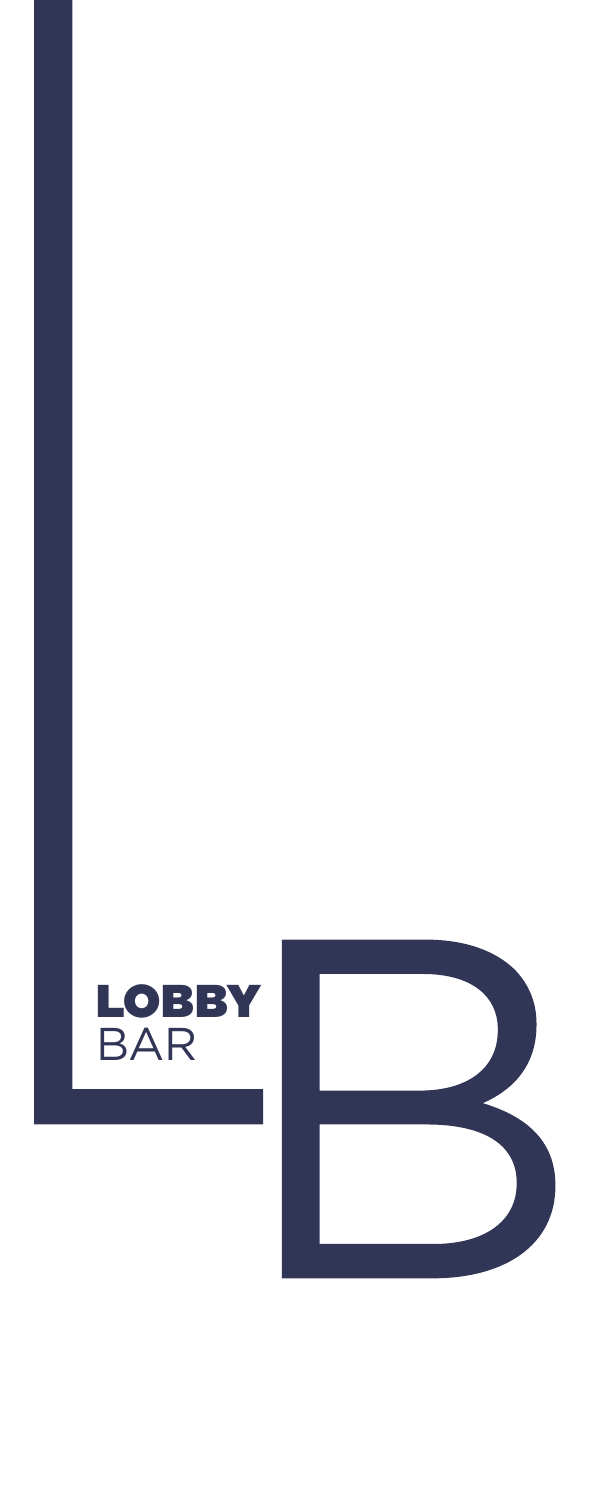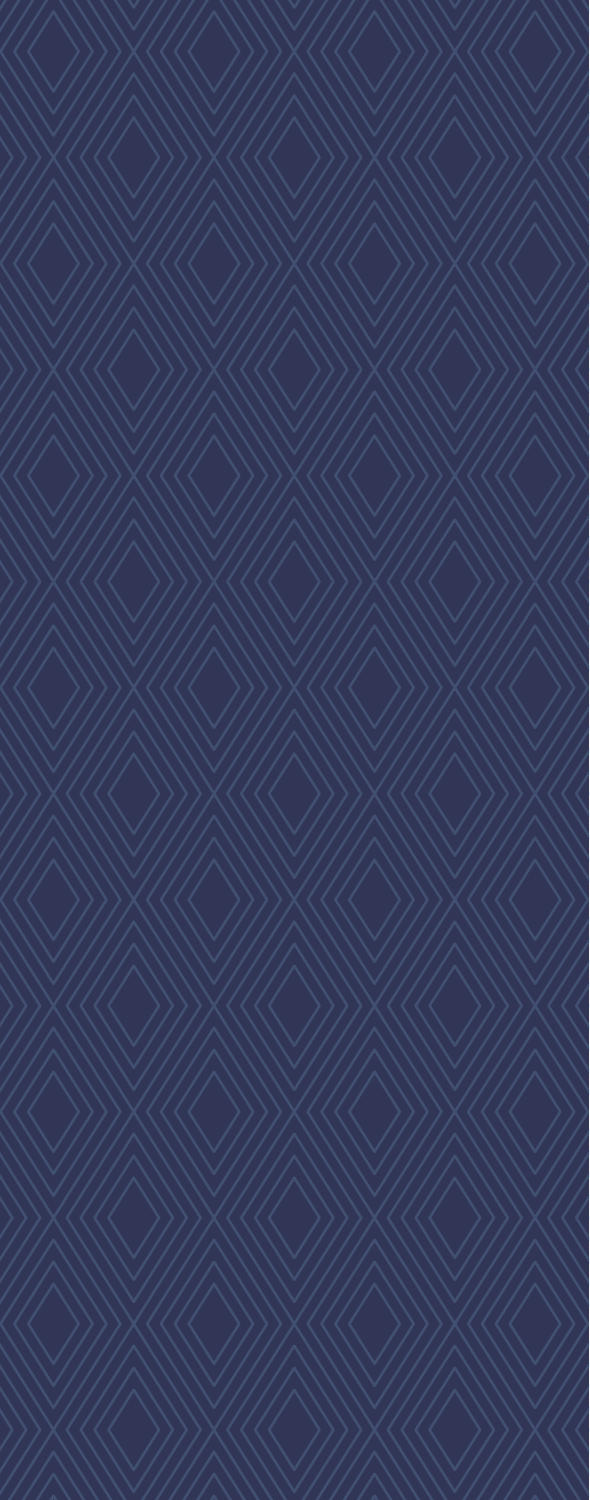# *Cafetaria / Coffees*

**Café Expresso** *Nespresso 2,00€*

**Café Descafeinado** *Nespresso 2,00 €*

**Café com Leite** *Coffee With Milk 2,25 €*

**Cappuccino** *3,25 €*

**Chá à sua Escolha** *Tea of your choice 3,00 €*

**Chocolate Quente** *Hot Chocolate 3,00 €*

# *Águas minerais / Mineral Water*

**Água Mineral sem Gás** *Mineral Water (25 cl) 1,75€*

**Água Mineral sem Gás** *Mineral Water (50 cl) 2,50€*

**Água Mineral com Gás** *Sparkling Water (25 cl) 2,00 €*

# *Refrigerantes / Soft Drinks*

**Sumol de Ananás, Sumol de Laranja (33 cl)** *Pineapple Soda, Orange Soda (33 cl) 3,25 €* 

**Ginger Ale, Ice Tea (20 cl)** *3,25€*

**Sumo Tomate, Sumo Maçã (20 cl)** *Tomato juice, Apple juice (20 cl) 3,25 €*

**Coca-cola, Coca-cola Zero, Seven-Up (33 cl)** *3,25 €*

**Sumo Natural de Laranja (33 cl)** *Fresh Orange Juice (33 cl) 4,50 €*

**Red Bull (20 cl)** *5,00 €*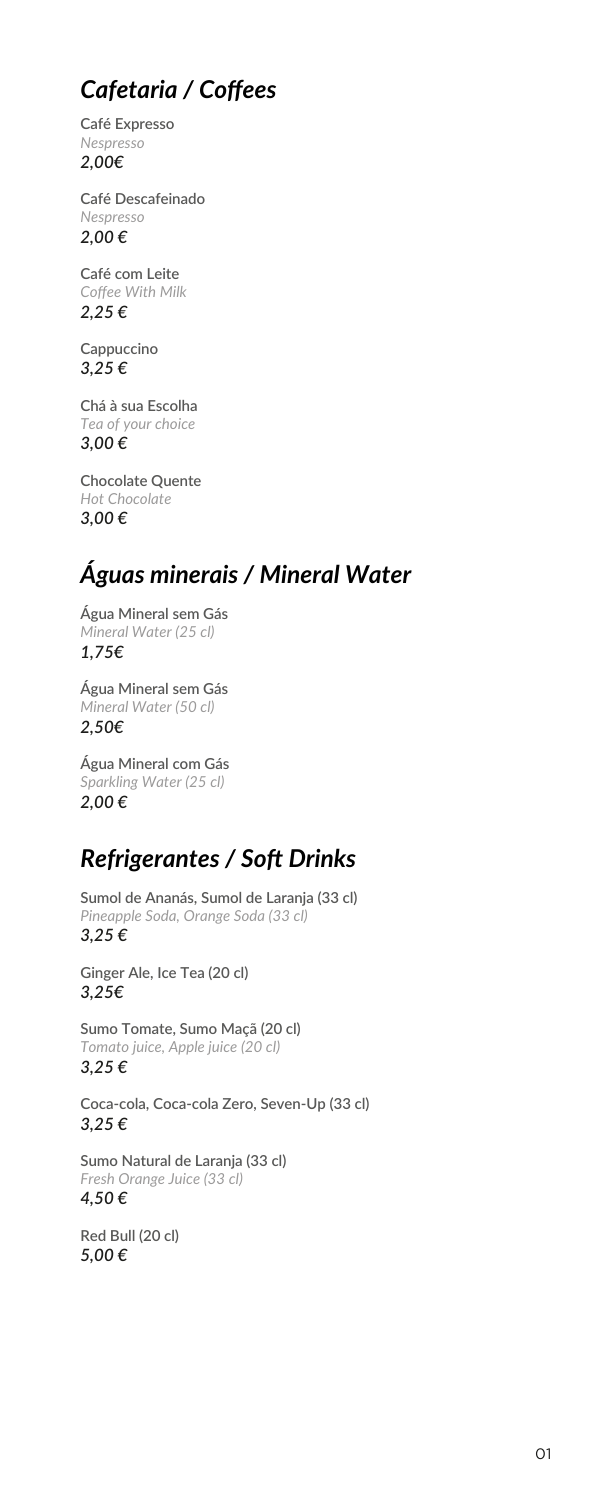## *Cervejas / Beers*

**Imperial** *Draft Beer (25 cl) 3,00€*

**Imperial (50 cl)** *Draft Beer (50 cl) 4,50 €*

**Cerveja Nacional (33 cl)** *National Beer (33 cl) 3,50 €*

**Cerveja sem álcool (33 cl)** *No Alcoholic Beer (33 cl) 3,50 €*

**Cerveja Internacional (33 cl)** *International Beer (33 cl) 4,00 €*

### *Vinho da casa e sangrias / Wine & Sangria*

**Vinho da Casa Branco ou Tinto (75 cl)**  *House Wine - White or Red (75 cl) 12,00 €*

**Copo de Vinho Branco ou Tinto (15 cl)** *Glass of White or Red Wine 2,50 €*

**Sangria de Vinho Branco ou Tinto (1/2 Lt)** *Sangria with White or Red Wine 12,00 €*

**Sangria de Vinho Branco ou Tinto (1 Lt)** *Sangria with White or Red Wine 20,00 €*

**Sangria de Espumante e Frutos Vermelhos (1/2 Lt)** *Sangria with Sparkling Wine and Red Fruits 15,00€*

**Sangria de Espumante e Frutos Vermelhos (1 Lt)** *Sangria with Sparkling Wine and Red Fruits 25,00€*

## *Espumantes / Sparkling Wines*

**Flute de Espumante (15 cl)** *6,00 €*

**Ermelinda Brut (75 cl)** *19,50 €*

### *Champagnes (75 cl)*

**Gosset Excellence** *55,00 €*

**Moet & Chandon** *80,00 €*

**Dom Pérignon** *235,00 €*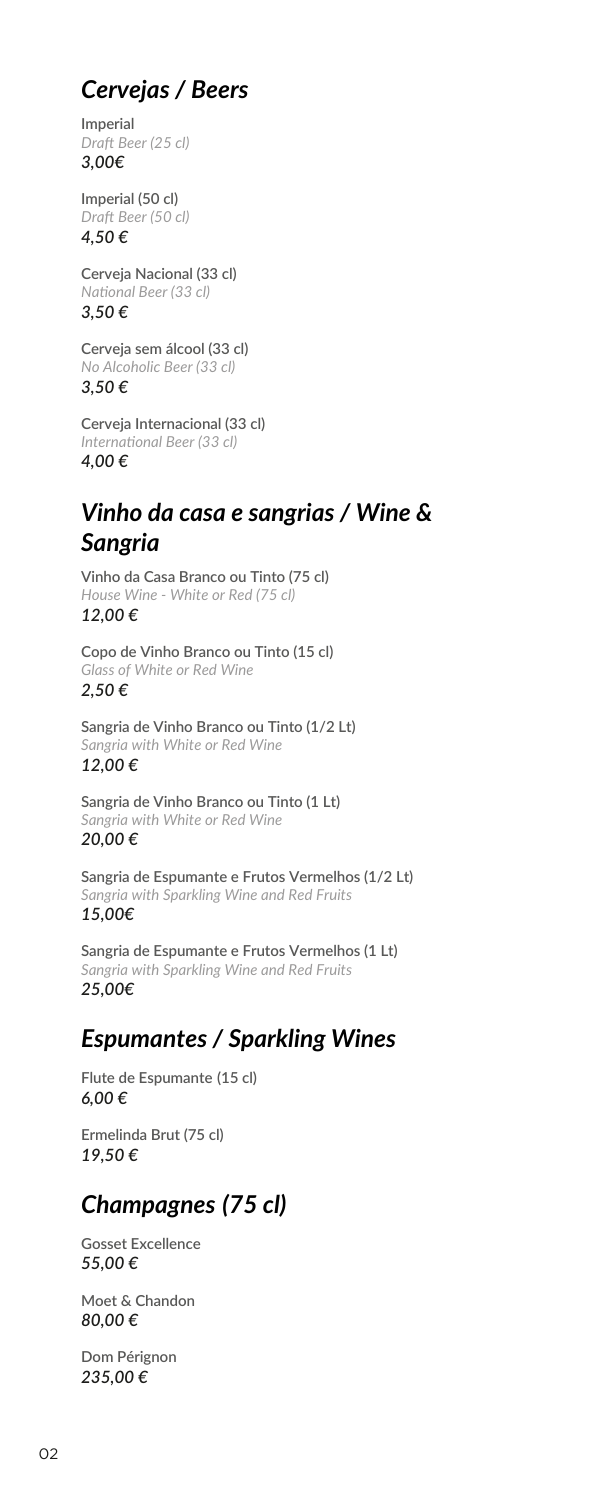# *Aperitivos / Aperitives (5 cl)*

**Martini Rosso, Bianco** *4,50 €*

**Aperol** *5,00€*

**Campari** *5,00 €*

**Ricard** *4,50 €*

**Fernet Branca** *6,00 €*

# *Cherry (5 cl)*

**Moscatel 6 anos** *4,50 €*

## *Vinhos do Porto / Port Wines (5 cl)*

**Porto Dry White** *4,50 €*

**Porto Tawny** *4,50 €*

**Porto 10 anos** *6,50 €*

**Porto 20 anos** *12,50 €*

## *Aguardentes / Brandys (5 cl)*

**Croft** *5,50 €*

**Antiqua** *5,50 €*

**Aguardente Bagaceira São Domingos** *4,00 €*

**Aliança Velha** *5,00 €*

**Adega Velha** *12,50 €*

### *Cognac / Armagnac (5 cl)*

**Martel V.S** *11,00 €*

**Remy Martin VSOP** *15,00 €*

**Courvoisier XO** *19,50 €*

# *Tequila (5 cl)*

**José Cuervo Branco** *6,00 €*

**Patrón Silver** *12,00 €*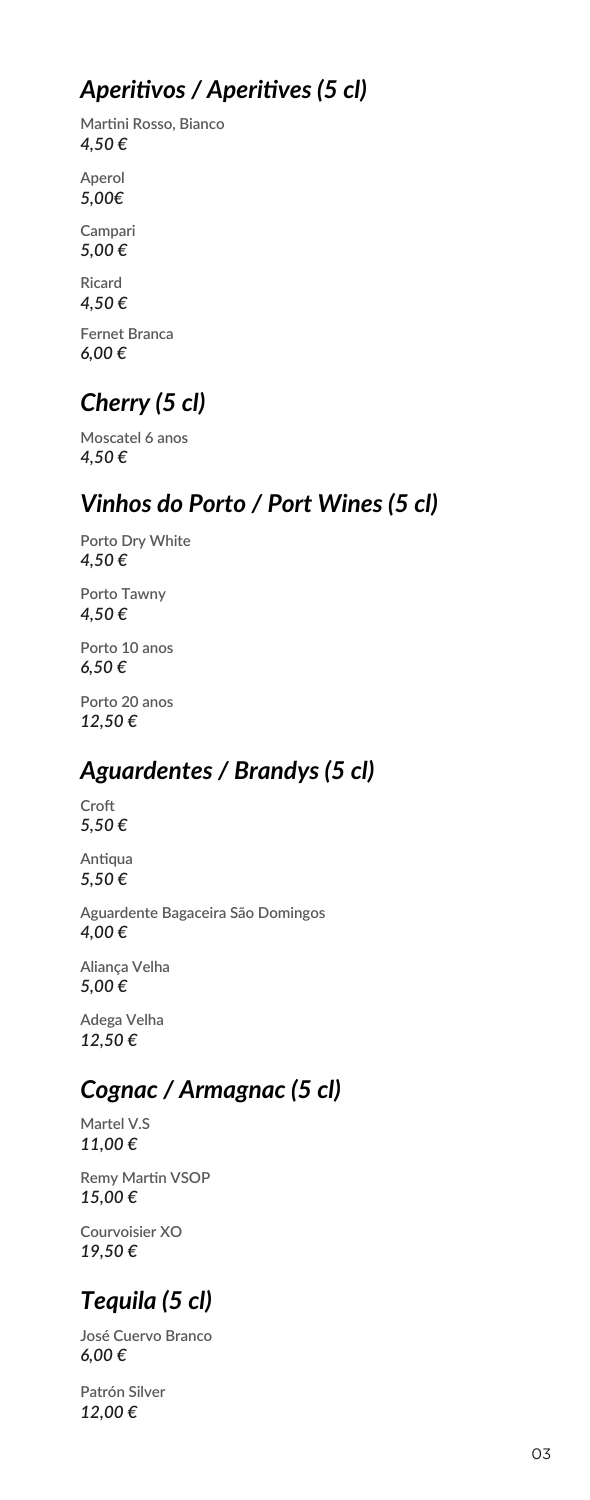# *Gin (5 cl)*

**Gordon's** *5,00 €*

**Beefeater**  *5,00 €*

**Tanqueray** *6,50€*

**Bombay** *6,50 €*

# *Vodka (5 cl)*

**Skyy** *5,00€*

**Stolichnaya** *6,50 €*

**Grey Goose** *11,00€*

**Vodka Belvedere Intense** *12,00€*

**Crystal Head** *13,00€*

# *Rum (5 cl)*

**Rum Havana Club Añejo 3 Años** *5,00 €*

**Rum Branco Plantation 3 Stars**  *6.00€*

**Brugal Añejo Superior** *6,00€*

**Cacique** *6,00 €*

**Rum Plantation Barbados Reserve 5 Years** *8,50€*

**Kraken Black Spiced**  *9,50€*

**Diplomático Reserva Exclusiva**  *12,00€*

# *Scotch whiskies (5 cl)*

**J. Walker** *5,00 €*

**Famous Grouse** *5,00 €*

**Ballantine***5,00 €*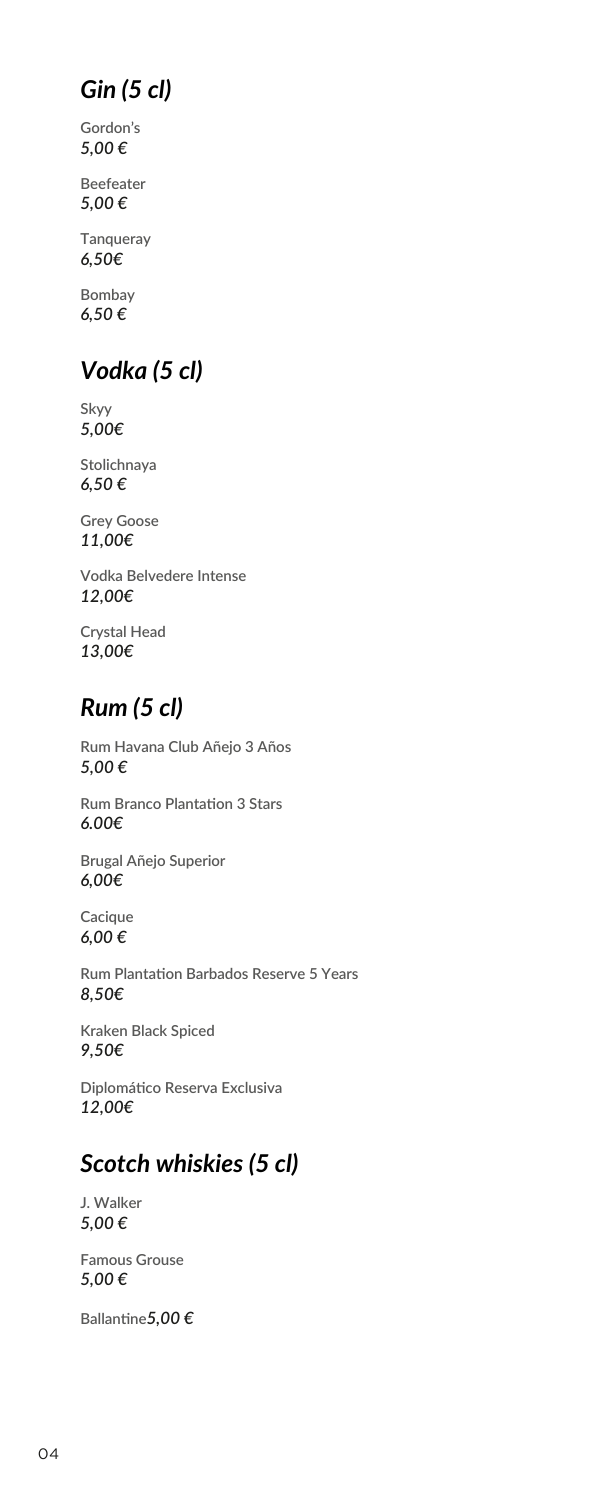# *Old scotch (5 cl)*

**Dimple 15 anos** *8,50 €*

**Old Parr 12 Anos** *9,00 €*

**Swing** *9,50 €*

**Chivas Regal 18 Anos** *12,50 €*

**Johnnie Walker Blue Label** *23,00 €*

# *Malt whiskey (5 cl)*

**Balvenie 12 Anos** *8,50€*

**Cardhu** *7,50 €*

**Glenfiddich** *7,50 €*

**Glenmorangie** *9,50 €*

## *Bourbon whisky (5 cl)*

**Jack Daniels** *7,00 €*

**Jim Beam** *7,00€*

# *Canadian whisky (5 cl)*

**Canadian Club** *5,00 €*

# *Irish whisky (5 cl)*

**John Jameson** *5,50 €*

**Bushmills** *5,50 €*

**Jameson Crested** *8,00€*

## *Licores nacionais / National Liqueurs (5 cl)*

**Amêndoa Amarga | Licor Beirão | Ginja de Óbidos** *4,50 €*

# *Licores importados/ Imported Liqueurs (5 cl)*

**Safari | Tia Maria | Baileys | Drambuie | Malibu Amareto Disarono | Frangélico |Galliano | Sambuca** *5,00 €*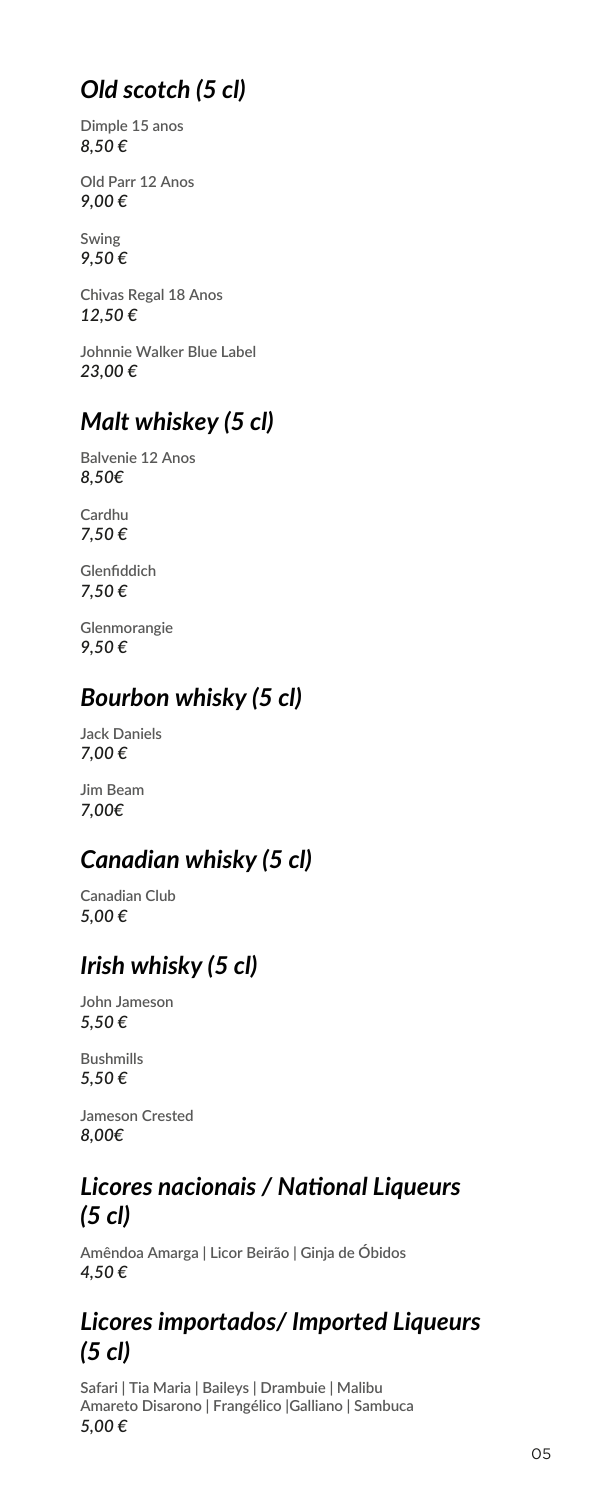### *Cocktails aperitivos / Before Dinner Cocktail*

#### *Always Classics 6,50 €*

Dry Martini **Gin, Vermouth Seco**  *Gin, Dry Vermouth*

#### Americano

**Campari, Vermouth Tinto, Água Gaseificada** *Campari, Red Vermouth, Sparkling Water*

#### Daiquiri

**Rum, Sumo de Limão, Xarope de Açúcar**  *Rhum, Lemon Juice, Sugar*

#### Margarita **Tequilla, Triple Sec, Sumo de Limão** *Tequilla, Triple Sec, Lemon Juice*

### *Cocktails digestivos / After Dinner Cocktails*

*Always Classics 6,50 €*

#### Brandy Alexander

**Brandy, Creme de Cacau Escuro, Natas**  *Brandy, Brown Cacao Liquor, Cream*

### Whisky Sour

**Bourbon Whisky, Xarope de Açúcar, Sumo de Limão**  *Bourbon Whisky, Sugar, Lemon Juice*

### White Russian

**Vodka, Licor de Café, Natas**  *Vodka, Coffee Liquor, Cream*

#### Grasshopper

**Creme de Menta, Creme de Cacau Branco, Natas**  *Mint Liquor, White Cacau Liquor, Cream*

## *Cocktails de Espumante / Sparkling Wine Cocktails*

*Always Classics 7,00 €*

Mimosa **Sumo de Laranja, Espumante**  *Orange Juice, Sparkling Wine*

### Kir Royal

**Creme de Cassis, Espumante**  *Cassis Liquor, Sparkling Wine*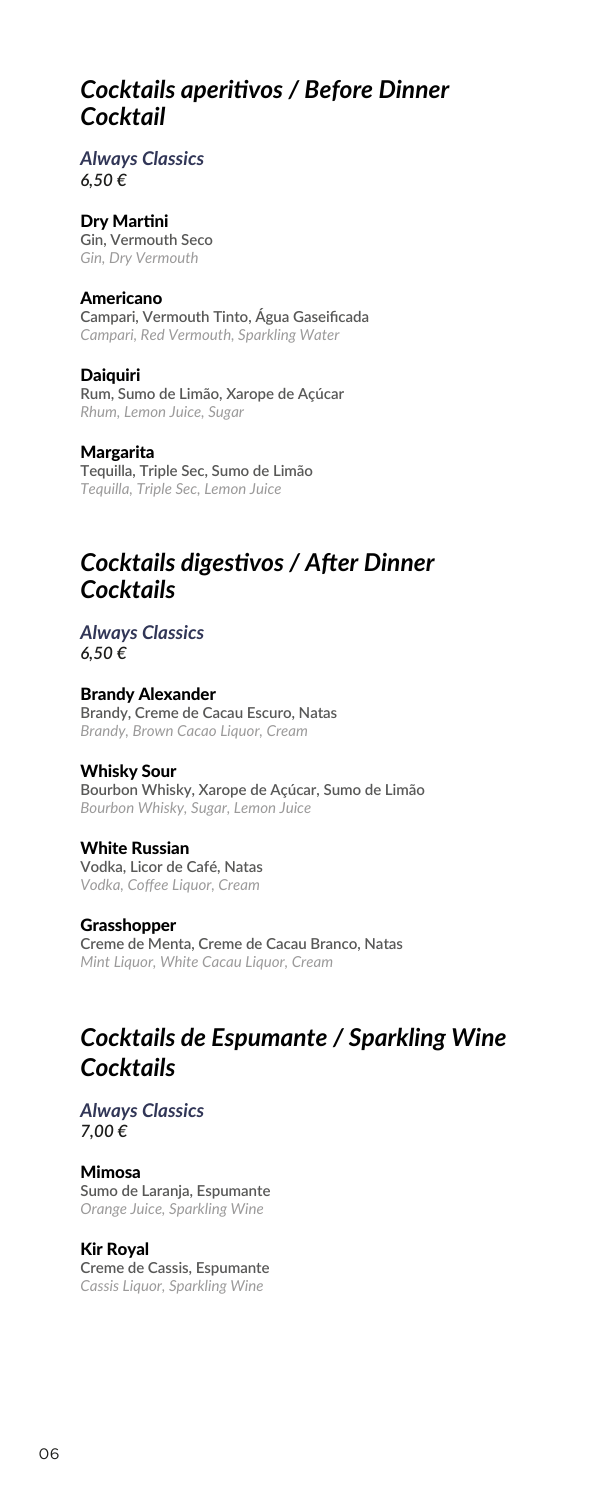# *Composições Longas / Long Drinks*

#### *Always Classics 6,50 €*

Mojito **Rum, Lima, Açucar Mascavado, Hortelã, Água Soda** *Rhum, Lime, Brown Sugar, Mint Leaves, Soda Water*

Caipirinha **Cachaça, Lima, Açúcar Mascavado**  *Cachaça, Lime, Brown Sugar*

#### Planters Punch

**Rum, Sumo de Laranja, Sumo de Ananás, Sumo de Limão, Groselha** *Rhum, Orange Juice, Pineapple Juice, Lemon Juice, Grenadine*

Frozen Strawberry Margarita **Tequila, Sumo de Limão, Sumo de Morango, Açúcar Mascavado** *Tequilla, Lemon Juice, Strawberry Juice, Brown Sugar*

Frozen Banana Daiquiri **Rum, Sumo de Limão, Sumo de Banana, Açúcar Mascavado** *Rhum, Lemon Juice, Banana Juice, Brown Sugar*

# *Cocktails Quentes / Hot Cocktails*

*Always Classics 6,50 €*

Irish Coffee **Whisky Irlandês, Café, Natas**  *Irish Whisky, Coffee, Cream*

*New Generation 6,50 €*

Calypso Coffee **Rum, Licor de Café, Café, Natas** *Rum, Coffee Liquor, Coffee, Cream*

*Composições Não Alcoólicas / Non Alcoolic Drinks*

Always Classics *5,00 €*

Virgin Colada **Creme de Côco, Sumo de Ananás, Natas**  *Coconut Cream, Pineapple Juice, Cream*

São Francisco

**Sumo de Laranja, Limão, Pêra, Alperce, Ananás, Groselha** *Orange Juice, Lemon, Pear, Apricot, Pineapple Juice, Grenadine*

## *Sopas / Soups*

Sopa do dia / *Soup of the day 4.00€*

Trouxa de queijo cabra, cogumelos salteados e redução de vinho do porto *Goat's cheese parcel, sautéed mushrooms and Oporto wine reduction 12.50€*

Tarte fina de cebola, tomate, courgette e beringela *Onion, tomato, zucchini & eggplant delicate pie 9.50€*

Tábua de queijos nacionais e internacionais *Cheese board with national and international product 12.50€*

Tábua de charcutaria / *Charcuterie board 12.00€*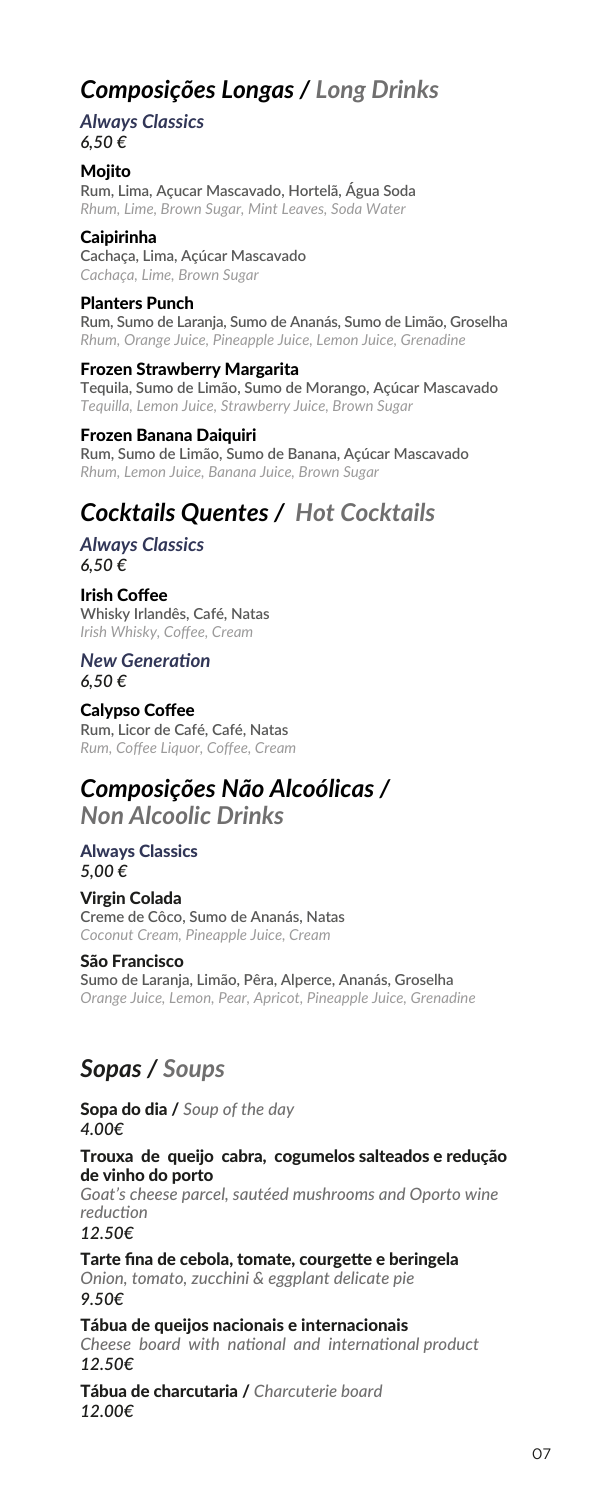# *Saladas / Salads*

Salada César / *Caesar salad*

**Mescla de alface, tomate cherry, frango, bacon, croutons e molho cesar**  *Lettuce mix, cherry tomato, chicken, bacon, croutons and Caesar sauce*

### *9.50€*

Salada Caprese / *Caprese salad*  **Tomate, queijo mozarela, rúcula, e molho Pesto** *Tomato, mozzarella cheese, arugula and Pesto sauce 8.00€*

### Salada de tofu com legumes assados

*Tofu salad with roasted vegetables*

**Mescla de alfaces tofu corado, beringela, courgette, tomate e molho de soja** 

*Lettuce mix, sautéed tofu, eggplant, zucchini and tomato and soy sauce*

### *11.00€*

### Salada de camarão e abacaxi / *Shrimp & pineapple salad*

**Mescla de alfaces, tomate cherry, camarão, abacaxi, cebola roxa, molho de iogurte**  *Lettuce mix, cherry tomato, shrimp, pineapple, red onion, yogurt sauce*

*12.50€*

# *Sanduíches frias / Sandwich*

### Meia baguete com queijo ou fiambre

*Baguette with cheese or ham 4.00€*

### Meia baguete mista

*Baguette with cheese and ham 5.00€*

### Bagel com presunto e tomate

*Bagel, smoked ham, arugula and tomato 7.50€*

#### Baguete rústica com pasta de atum, alface, tomate e ovo cozido

*Rustic baguette with tuna paste, lettuce, tomato and boiled egg 6.50€*

#### Baguete rústica com pasta de frango, alface, tomate e milho

*Rustic baguette with chicken paste, lettuce, tomato and corn 6.00€*

### Sanduiche de legumes assados

*Roasted vegetables sandwich*

**Bagel, rúcula, tomate, courgette, beringela, cebola roxa, molho Pesto**  *Bagel, arugula, tomato, zucchini, red onion, Pesto sauce 6.00€*

# *Sanduíches quentes / Hot Sandwich*

### Tosta de queijo ou fiambre

*Toasted cheese or ham sandwich 8.50€*

### Tosta mista

*Toasted cheese & ham sandwich 5.50€*

### Sanduíche de presunto, tomate e mozarela

*Smoked ham, tomato & mozzarella sandwich 8.50€*

### Prego no prato ou no bolo do caco

*Portuguese prego served on plate or in bolo do caco 9.50€*

### Sanduíche Club / *Club sandwich*

**Pão de forma, alface, tomate, fiambre, queijo cheddar, frango, bacon, ovo estrelado**

*Loaf of bread, lettuce, tomato, ham, cheddar cheese, chicken, bacon, fried egg*

#### *11.50€*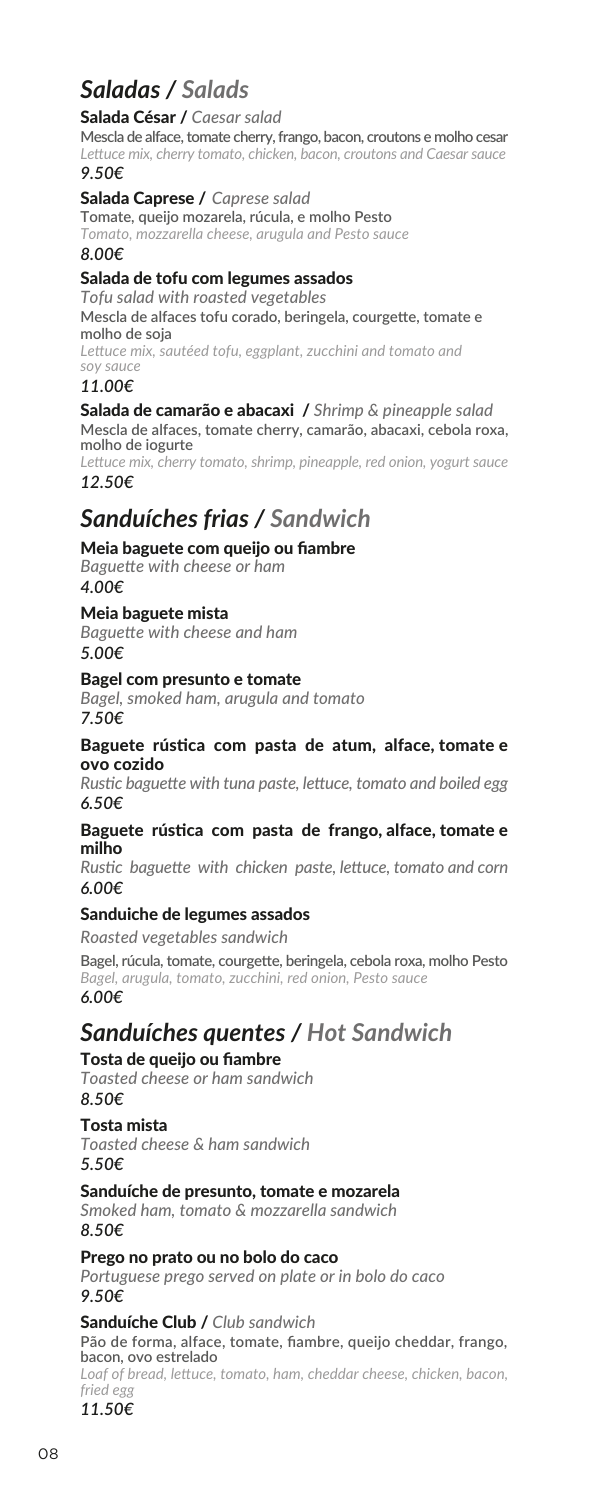### Hambúrguer Aldeia dos Capuchos

*Aldeia dos Capuchos hamburger* **Alface, tomate, hamburger, cebola roxa, queijo cheddar e bacon** *Lettuce, tomato, hamburger, red onion, cheddar cheese and bacon 10.50€*

#### **Cheeseburger**

**Hambúrguer, queijo cheddar /** *Hamburger, cheddar cheese 9.50€*

#### Duplo cheeseburger

*Double cheeseburger* **Hambúrguer, queijo cheddar /** *Hamburger, cheddar cheese 10.00€*

### *Omeletes*

Simples / *Simple 6.00€* Mista / *Cheese & ham*

*7.00€* Legumes assados / *Roasted vegetables 8.50€*

Presunto / *Smoked ham 8.50€*

Camarão / *Shrimp 11.00€*

### *Sobremesas / Desserts*

Cheesecake de frutos vermelhos *Red berries cheesecake 5.00€* Quindim / *Quindim 5.50€*

Salada de frutas / *Fruit salad 4.50€*

#### Prato de fruta laminada / *Fruit platter 3.50€*

**Os Snacks são acompanhados com Batatas fritas e alface** *All the Hamburgers are accompanied with French Fries and Lettuce*

**Se necessitar de informação sobre alergénios consulte por favor os nossos colaboradores antes de efetuar o seu pedido.** *If you need any information about allergens please ask our staff before ordering*

#### **Nenhum prato, produto alimentar ou bebida, incluindo o couvert, pode ser cobrado se não for solicitado pelo cliente ou por este for inutilizado.**

*No dish, food or drink, including the couvert, can be charged if is not requested by the client or it is unusable.*

**IVA Incluído à Taxa Legal em Vigor**

*VAT Inclued of Legal Rates / IVA Incluido al Tipo Legal*